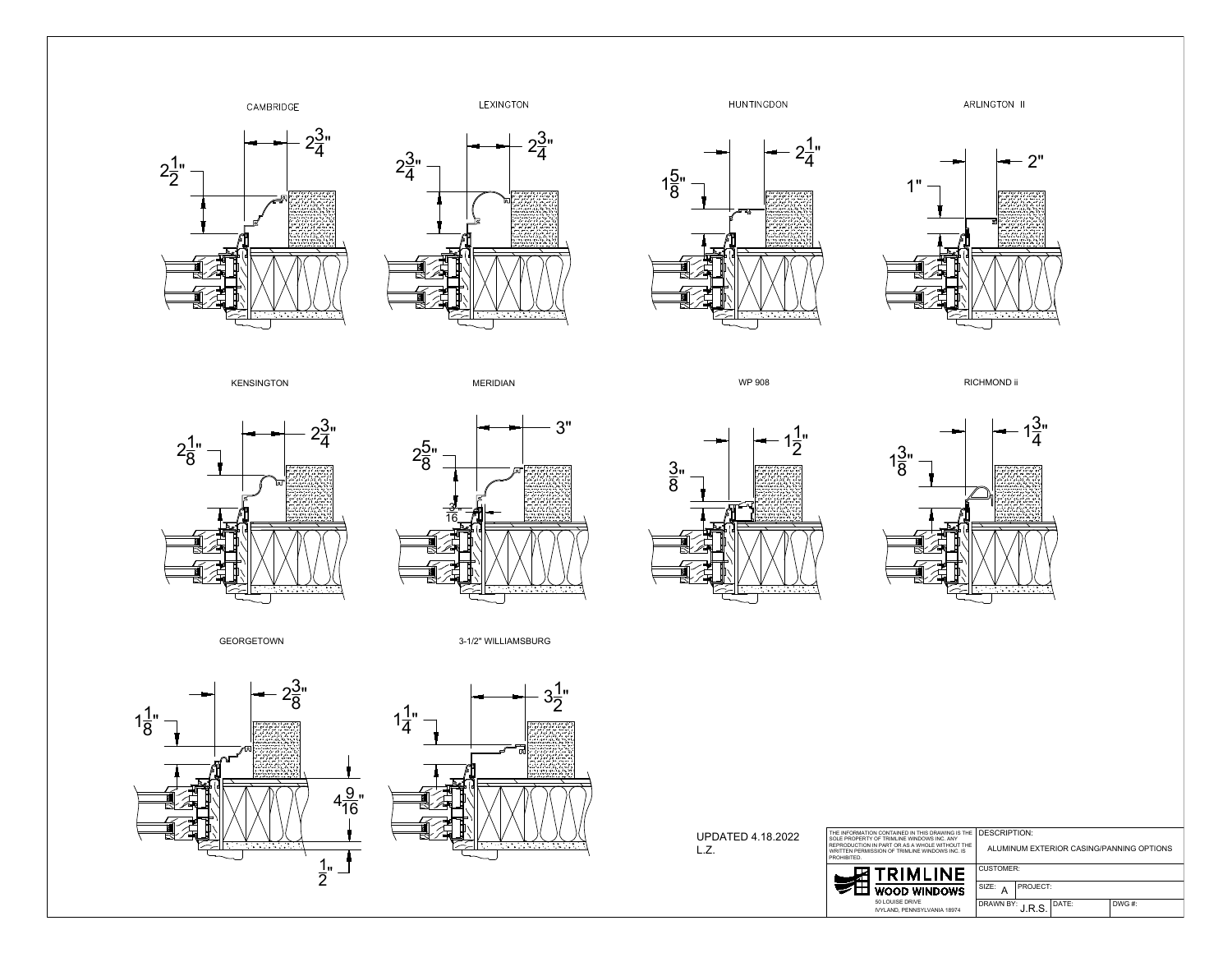













<sup>.wwi</sup><br>1<u>7</u>"